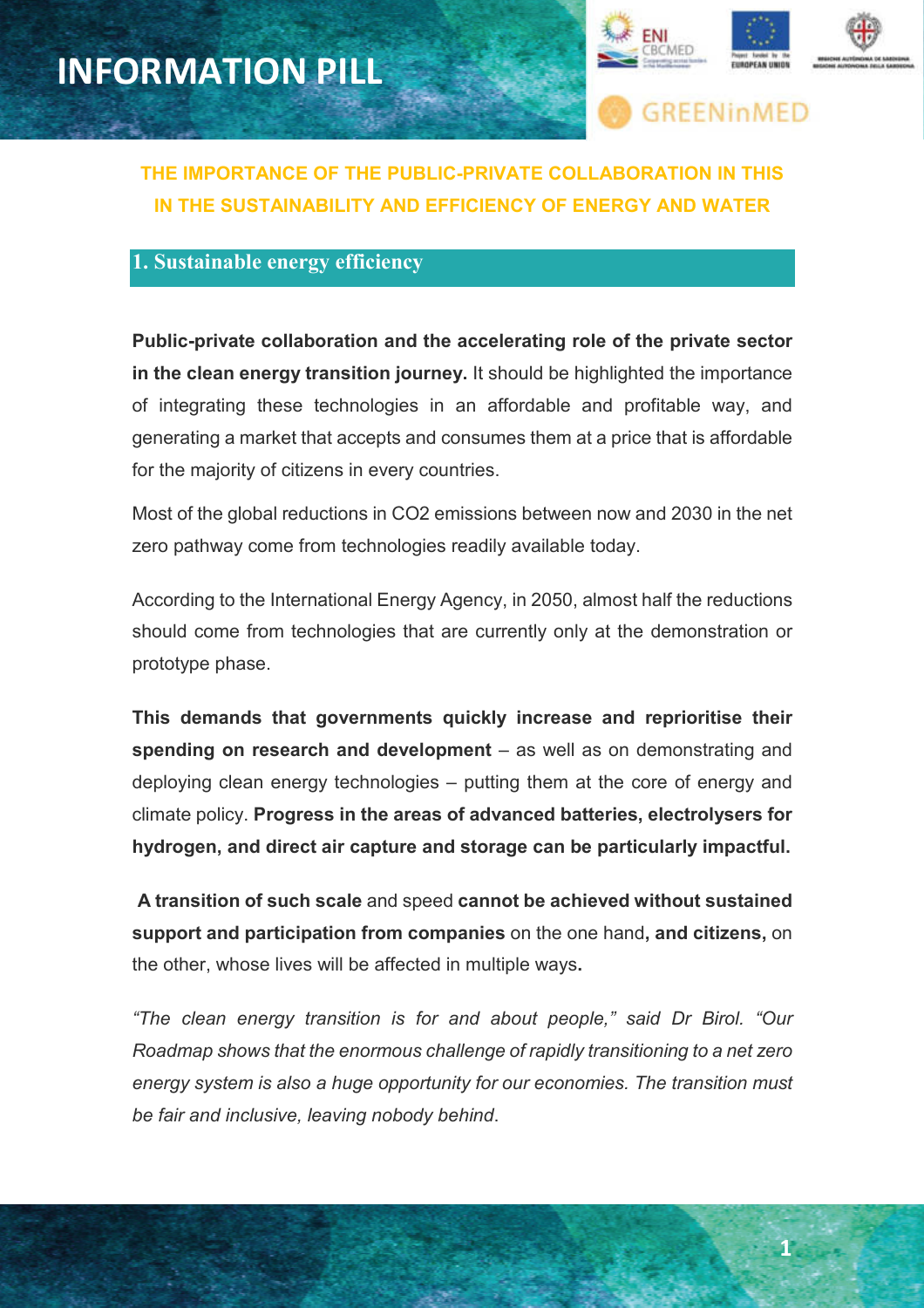## **INFORMATION PILL**



**GREENinMED** 

**International Cooperation and Public - Private Partnership would be essential to respond Green energy transition and challenges:** 

**New energy security challenges – oil and gas energy supply is stable, while renewable energies are unstable.** Growing energy security challenges that result from the increasing importance of electricity include the variability of supply from some renewables that should complement each other.

**In the way to net zero by 2050, the role of oil and gas diminishes and this fact will have an impact for countries and companies**, and supplies become increasingly concentrated in a small number of producers. OPEC's share of a much-reduced global oil supply grows from around 37% in recent years to 52% in 2050, a level higher than at any point in the history of oil markets.

In addition, **the rising dependence on critical minerals required for key clean energy technologies** and **infrastructure (electricity grids) bring risks of price volatility and supply disruptions** that could hinder the transition.

The **metals** for which **renewable energy** is a significant share of end-use are **cobalt, lithium, rare earths and tellurium.** Lithium-ion batteries for EVs and storage could be responsible for more than 50% of demand for cobalt in 2030. **These metals are finite,** and if they do not enter into a sustainable circular model, in order to reuse them, humankind will run out of them.

**Cybersecurity risks**: most of the renewable electric centres will work on digitalisation and Artificial Intelligence.

**The green hydrogen "chicken and egg dilemma"-** there is not enough demand in the shipping sector and other sector to use it as green fuel; how could the green hydrogen be transported massively? Could be the gas infrastructure useful?

**From 2020-2030 public investments should foster** high energy efficiency; eliminate fossil fuels, create needed infrastructure; cybersecurity.